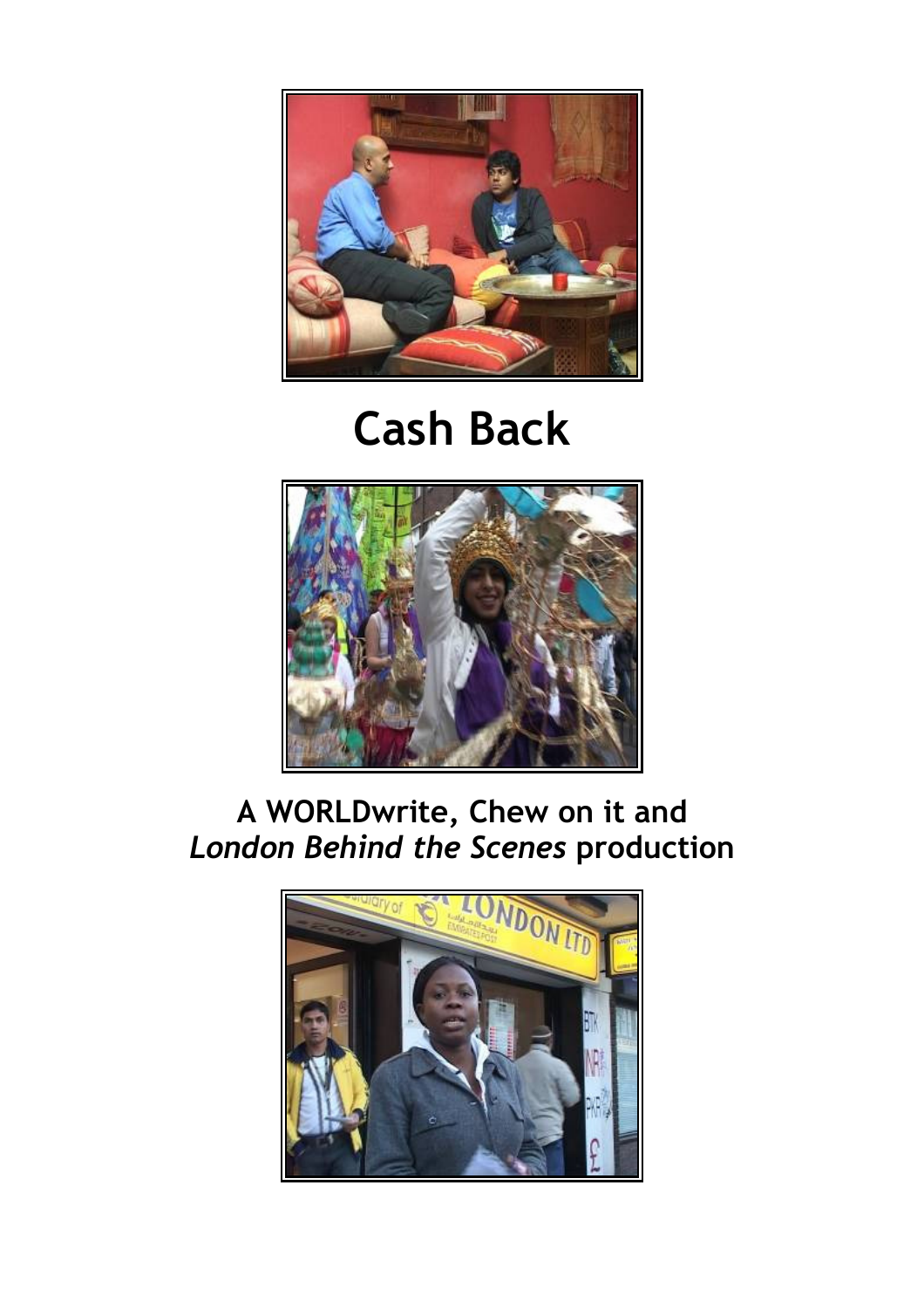# Press Release

WORLDwrite is delighted to announce the completion of a new short documentary entitled Cash Back.

Shot in Brick Lane in the heart of London's East End, this feisty short reveals the extent of "remittances". This is money sent by migrants and Diasporas to friends, families and villages in some of the world's poorest countries. As the film points out, they don't wear their hearts on their sleeves or a



wristband to show they care and they go on sending money when the shocking TV images have faded.

Launched online in January 2008, the film is the first of a series of shorts planned by the charity's London Behind the Scenes project, which will uncover hidden truths about the city in the run up to the Olympics. The project, which has won support from the Paul Hamlyn Foundation, GoldStar and V, provides film training to young volunteers and is about to add training in tour guiding to the expansive opportunities it provides.

#### WORLDwrite's Director Ceri Dingle said today:

"We are thrilled that the first film from the London behind the Scenes volunteer crew has come to fruition. Its racy and exciting tone – as well as its vital insights - make it truly compelling. Remittances outstrip aid and foreign direct investment for many of the world's poorest countries, there are no strings attached and, as the film suggests, remittances better represent the aspirations of our peers globally than much of contemporary charitable giving. We are delighted to release the film across the web for the world to watch."

Cash Back can be viewed on Current TV here.

Young people aged 16 to 25 who would like to get involved in the London Behind the Scenes project and access tour guide training should visit the project website here.

For more details and interviews email world.write@btconnect.com or phone Ceri Dingle or Viv Regan on 020 8985 5435.

## Background

Cash Back is a short documentary made by volunteers working on WORLDwrite's London Behind the Scenes project, which explores hidden truths on film, on foot and online. To view the project's website, which is in development, please click here.

Lots more films are planned for this project and tour guide training is on offer. The charity, which has an open door policy, is encouraging more young volunteers to get involved, help out, link to or sponsor the project.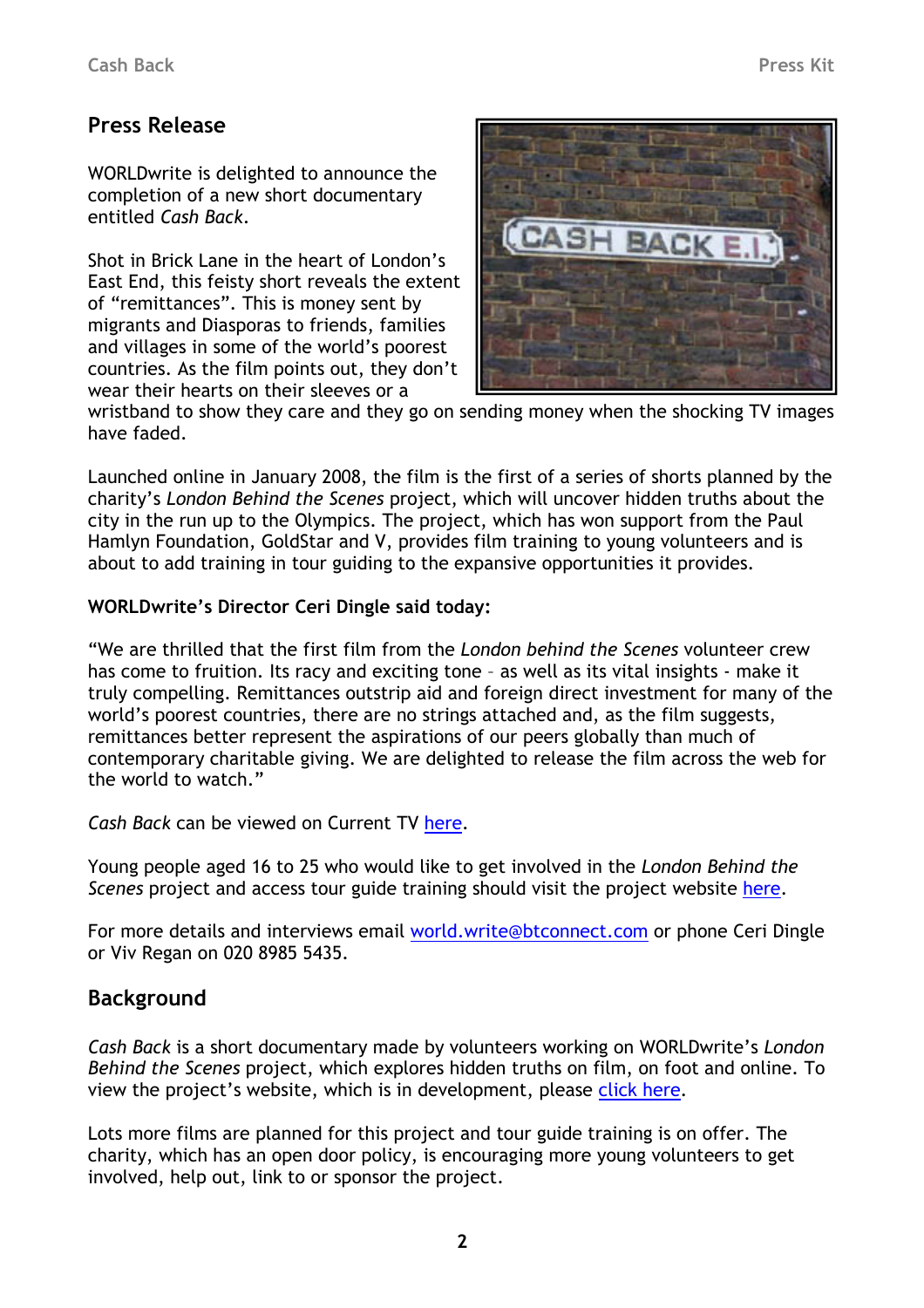# Short Synopsis (50 words)

Shot in Brick Lane in London's East End, Cash Back reveals the extent of "remittances", money sent by migrants and Diasporas to the world's poorest countries. They don't wear their hearts on their sleeves or a wristband and they go on sending money when the shocking TV images have faded.

### Production Information

#### Production Company

A London Behind the Scenes series film A documentary by Chew on it productions in partnership with WORLDwrite

**WORLDwrite** Millfields Lodge 201 Millfields Road London, E5 0AL Tel: +44 (0)20 8985 5435 Mobile: +44 (0)7939 449604 or +44 (0)7866 806918 Email: world.write@btconnect.com Website: www.worldwrite.org.uk/londonbehindthescenes

#### Production notes

Original format: DV CAM Online edit: Avid Express Pro Digital cut format: Mini DV, DV CAM, DVD PAL (all regions) Aspect Ratio: 4:3 Length: 9 minutes 13 seconds Completion: January 2008

#### Contributors (in order of appearance)

Gibril Faal, FRSA, JP Chair AFFORD UK Sultan Miah, Chef, Lebanese Lounge Restaurant, Brick Lane Junaid Faizullah, WORLDwrite Volunteer Millicent Kumeni, WORLDwrite volunteer Imon Miah, School Student

#### Crew

Directed and produced by WORLDwrite and London Behind the Scenes volunteers

#### Camerawork and sound

Andy Doyle, Andy Hirst, Angelo Bonavito, Attish Patel, Chad Nelson, Chris Jones, Ian Foster, Jake Burchell, Junaid Faizullah, Nabil Ahmed, Tali Clarke, Vic Prado, Zara Maung

#### Research and production

Anna Kagan, Evelyn O'Hanlan, Holly Ellyatt, Keresha Thomas, Millicent Kumeni, Neil Ross, Saleha Ali, Shannon O'Flynn, Vladimir Puscalau